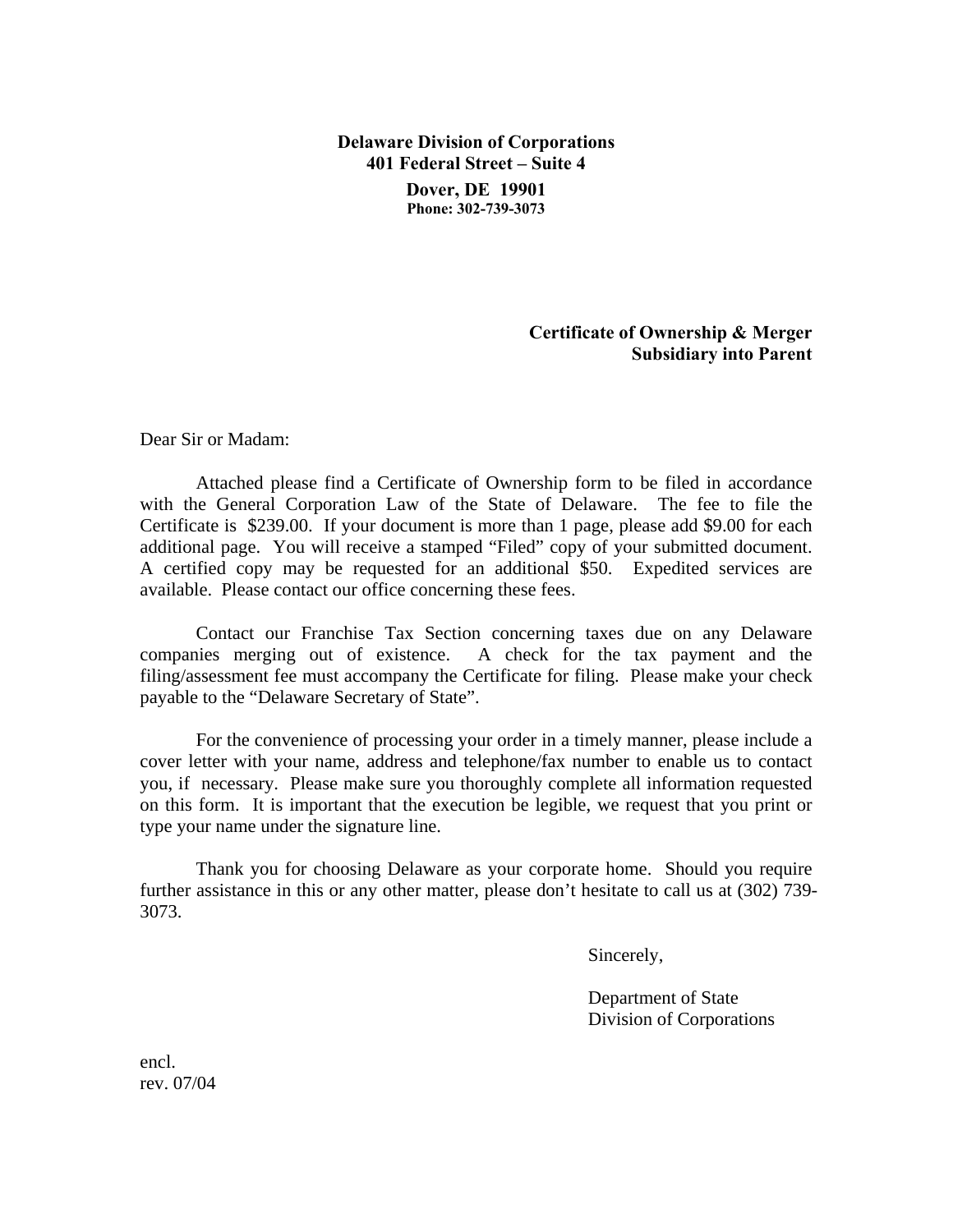# **STATE OF DELAWARE CERTIFICATE OF OWNERSHIP**

## **SUBSIDIARY INTO PARENT Section 253**

 $\overline{\phantom{a}}$ 

# **CERTIFICATE OF OWNERSHIP MERGING**

### \_\_\_\_\_\_\_\_\_\_\_\_\_\_\_\_\_\_\_\_\_\_\_\_\_\_\_\_\_\_\_\_\_\_\_\_\_\_\_\_\_\_\_ **INTO**

 $\frac{1}{\sqrt{2}}$  ,  $\frac{1}{\sqrt{2}}$  ,  $\frac{1}{\sqrt{2}}$  ,  $\frac{1}{\sqrt{2}}$  ,  $\frac{1}{\sqrt{2}}$  ,  $\frac{1}{\sqrt{2}}$  ,  $\frac{1}{\sqrt{2}}$  ,  $\frac{1}{\sqrt{2}}$  ,  $\frac{1}{\sqrt{2}}$  ,  $\frac{1}{\sqrt{2}}$  ,  $\frac{1}{\sqrt{2}}$  ,  $\frac{1}{\sqrt{2}}$  ,  $\frac{1}{\sqrt{2}}$  ,  $\frac{1}{\sqrt{2}}$  ,  $\frac{1}{\sqrt{2}}$ 

(Pursuant to Section 253 of the General Corporation Law of Delaware)

a corporation incorporated on the \_\_\_\_\_\_\_ day of \_\_\_\_\_\_\_\_\_\_\_\_\_\_\_, \_\_\_\_\_\_\_\_, pursuant to the provisions of the General Corporation Law of the State of Delaware;

|                                                                                        |  | <b>DOES HEREBY CERTIFY</b> that this corporation owns 90% of the capital stock |
|----------------------------------------------------------------------------------------|--|--------------------------------------------------------------------------------|
|                                                                                        |  |                                                                                |
|                                                                                        |  |                                                                                |
|                                                                                        |  |                                                                                |
| and that this corporation, by a resolution of its Board of Directors duly adopted at a |  |                                                                                |
|                                                                                        |  |                                                                                |
|                                                                                        |  |                                                                                |
| which resolution is in the following words to wit:                                     |  |                                                                                |

**WHEREAS** this corporation lawfully owns 90% of the outstanding stock of \_\_\_\_\_\_\_\_\_\_\_\_\_\_\_\_\_\_\_\_\_\_\_\_\_\_\_\_\_\_\_\_\_\_\_\_\_\_\_\_\_\_\_\_\_\_\_\_, a corporation organized and exiting under the laws of \_\_\_\_\_\_\_\_\_\_\_\_\_\_\_\_\_\_\_\_\_\_\_\_\_\_\_\_\_\_\_\_, and

**WHEREAS** this corporation desires to merge into itself the said

 $\Box$ privileges and franchises of said corporation,